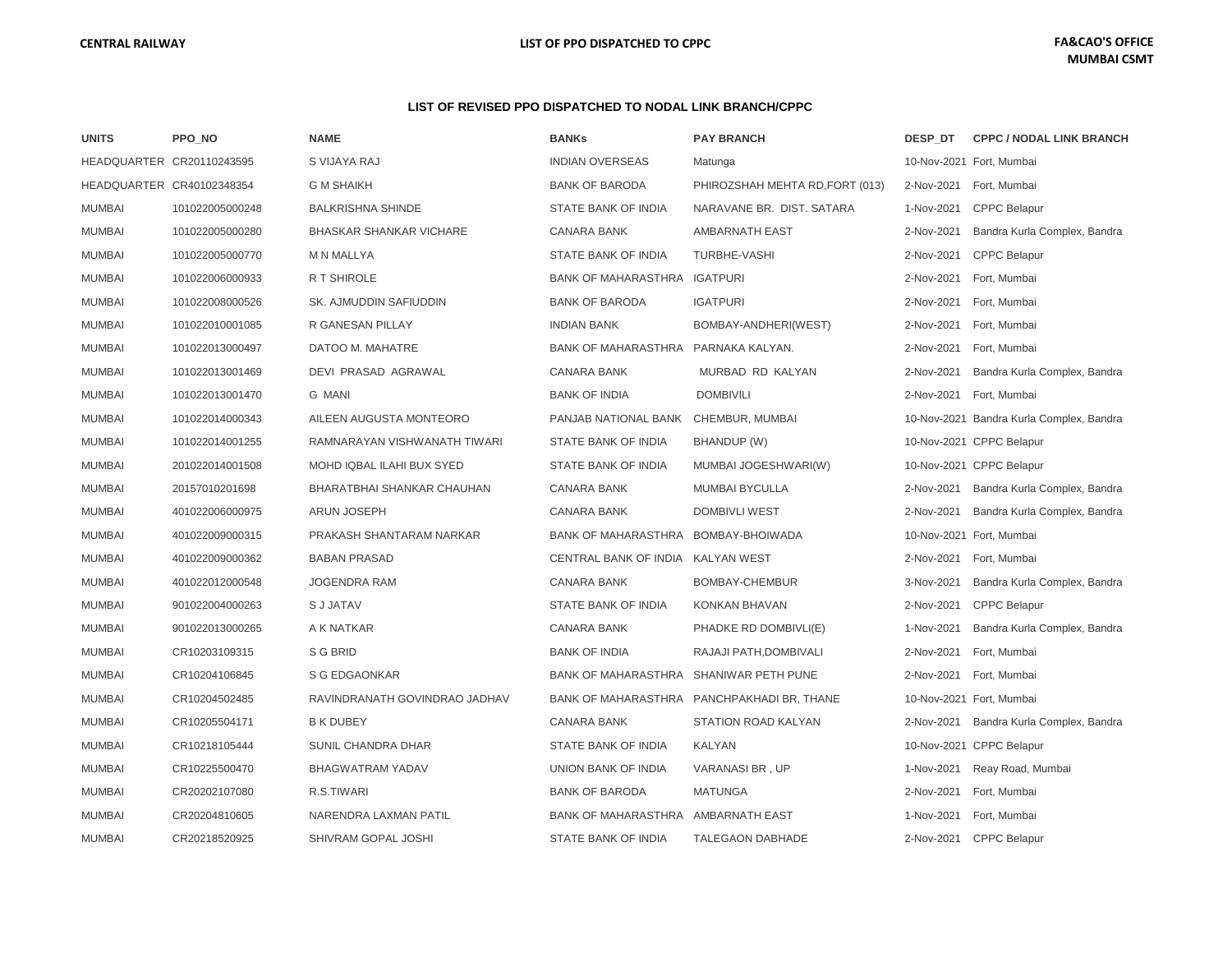| <b>UNITS</b>   | PPO_NO                      | <b>NAME</b>                    | <b>BANKs</b>                      | <b>PAY BRANCH</b>                            | DESP_DT    | <b>CPPC / NODAL LINK BRANCH</b>          |
|----------------|-----------------------------|--------------------------------|-----------------------------------|----------------------------------------------|------------|------------------------------------------|
| <b>MUMBAI</b>  | CR40204506484               | CHATRAPATI LADKYA              | BANK OF MAHARASTHRA DOMBIVALI (E) |                                              | 2-Nov-2021 | Fort, Mumbai                             |
| <b>MUMBAI</b>  | CR40205505544               | SUBHASH P DONWALKAR            | <b>CANARA BANK</b>                | AMBERNATH (E)                                | 2-Nov-2021 | Bandra Kurla Complex, Bandra             |
| <b>MUMBAI</b>  | PNBBBCENTMECH6304           | R N KHANIKAR                   | UNION BANK OF INDIA               | <b>NERAL</b>                                 | 2-Nov-2021 | Reay Road, Mumbai                        |
| <b>NAGPUR</b>  | CRNGPMH433                  | SHYAMRAO Z KANGALE             | STATE BANK OF INDIA               | <b>NAGPUR</b>                                | 9-Nov-2021 | <b>CPPC Belapur</b>                      |
| <b>PUNE</b>    | 101342014000305             | SHARNAPPA HANUMANTA            | <b>CANARA BANK</b>                | CHINCHWAD BRANCH                             | 3-Nov-2021 | Bandra Kurla Complex, Bandra             |
| <b>PUNE</b>    | 201342015000235             | R KANIKRAJ                     | STATE BANK OF INDIA               | <b>MIDC SATARA BR</b>                        | 8-Nov-2021 | <b>CPPC Belapur</b>                      |
| <b>PUNE</b>    | 201342015000285             | DILEEPKUMAR EKNATHRAO GAIKWAD  | <b>CANARA BANK</b>                | KOLHAPUR BRANCH                              | 3-Nov-2021 | Bandra Kurla Complex, Bandra             |
| <b>PUNE</b>    | 501342016000081             | <b>BHIMAPPA SHIVAPPA</b>       | <b>CANARA BANK</b>                | ANKALGI-KARNATAKA                            | 3-Nov-2021 | Bandra Kurla Complex, Bandra             |
| <b>PUNE</b>    | 901342014000038             | AVINASH DATTATRAYA PATIL       | <b>BANK OF MAHARASTHRA</b>        | SANGAMWADI BR, PUNE                          | 2-Nov-2021 | Fort, Mumbai                             |
| <b>PUNE</b>    | CR13418700853               | DYANESHWAR K WAGH              | STATE BANK OF INDIA               | <b>SHRIRAMPUR</b>                            | 3-Nov-2021 | <b>CPPC Belapur</b>                      |
| <b>SOLAPUR</b> | 401072010000068             | MOHD. AKBAR PASHA              | <b>CANARA BANK</b>                | SHAHABAD                                     |            | 10-Nov-2021 Bandra Kurla Complex, Bandra |
| <b>SOLAPUR</b> | CR10703150157               | M.B.ADMANE                     | <b>BANK OF INDIA</b>              | LATUR                                        |            | 10-Nov-2021 Fort, Mumbai                 |
| <b>SOLAPUR</b> | CR10704571305               | SK. MD. MOULANA                | <b>BANK OF MAHARASTHRA</b>        | STN.RD.-SOLAPUR                              |            | 10-Nov-2021 Fort, Mumbai                 |
| <b>SOLAPUR</b> | CR10718154027               | UTTAM BABURAV YELGUNDE         | STATE BANK OF INDIA               | SHOLAPUR-STATION ROAD                        |            | 10-Nov-2021 CPPC Belapur                 |
| <b>SOLAPUR</b> | CR20706571489               | <b>BHIMA KONDIBA</b>           | CENTRAL BANK OF INDIA             | DHOND-S.J.P.VIDYALAYA                        |            | 10-Nov-2021 Fort, Mumbai                 |
| <b>SOLAPUR</b> | CR20718574869               | DHANAPPA MALLAPPA              | STATE BANK OF INDIA               | SHOLAPUR-STATION ROAD                        |            | 10-Nov-2021 CPPC Belapur                 |
| <b>SOLAPUR</b> | CR40704151752               | SIDRAM KASHIRAM                |                                   | BANK OF MAHARASTHRA SHOLAPUR-SHOLAPUR CAMP   |            | 10-Nov-2021 Fort, Mumbai                 |
| <b>SOLAPUR</b> | PNBSURMECH3757              | <b>GULAB KADAR MOHIDDIN</b>    | BANK OF MAHARASTHRA SUR           |                                              |            | 10-Nov-2021 Fort, Mumbai                 |
|                | WAO MATUNGA 101122006000163 | VIJAYKUMAR D DESHPANDE         | <b>BANK OF INDIA</b>              | <b>KALYAN WEST</b>                           |            | 9-Nov-2021 Fort, Mumbai                  |
|                | WAO MATUNGA 101122011000202 | BHASKAR SABANNA HIRIMETI       | STATE BANK OF INDIA               | BOMBAY-VIKHROLI                              | 9-Nov-2021 | <b>CPPC Belapur</b>                      |
|                | WAO MATUNGA 101122012000135 | S MURUGAN                      | STATE BANK OF INDIA               | KANYAKUMARI-VADASERY                         | 9-Nov-2021 | <b>CPPC Belapur</b>                      |
|                | WAO MATUNGA 101122013000337 | PRAKASH RAMJI PALVANKAR        | <b>BANK OF BARODA</b>             | GHATKOPAR-WEST                               | 9-Nov-2021 | Fort, Mumbai                             |
|                | WAO MATUNGA 101122014000015 | DEEPAKCHANDRA G WAGH           | CENTRAL BANK OF INDIA             | KALYAN-E                                     | 9-Nov-2021 | Fort, Mumbai                             |
|                | WAO MATUNGA 101122014000345 | ARUNKUMAR M BHAGAT             | <b>CANARA BANK</b>                | <b>MURBAD ROAD</b>                           | 9-Nov-2021 | Bandra Kurla Complex, Bandra             |
|                | WAO MATUNGA 20117011250001  | <b>SHANKAR SUBHAIYA</b>        | <b>UNION BANK OF INDIA</b>        | <b>ULHASNAGAR</b>                            | 3-Nov-2021 | Reay Road, Mumbai                        |
|                | WAO MATUNGA 20157011200160  | <b>GANPAT SAMBAJI PEDNEKAR</b> | <b>BANK OF INDIA</b>              | <b>JACOB CIRCLE</b>                          | 9-Nov-2021 | Fort, Mumbai                             |
|                | WAO MATUNGA 401122010000226 | DHARMA NAMDEO NICHITE          |                                   | BANK OF MAHARASTHRA SHAHAPUR-BOMBAY AGRA RD. | 9-Nov-2021 | Fort, Mumbai                             |
|                | WAO MATUNGA 401122011000256 | SUNIL BAHIRU DHAKTODE          |                                   | BANK OF MAHARASTHRA BOMBAY-VIKHROLI(EAST)    | 9-Nov-2021 | Fort, Mumbai                             |
|                | WAO MATUNGA CR11204186150   | SHRI KASHINATH Y. KSHIRSAGAR   | BANK OF MAHARASTHRA THANE-        |                                              | 9-Nov-2021 | Fort, Mumbai                             |
|                | WAO MATUNGA CR11205187525   | PARAMESHWARI P.IYER            | <b>CANARA BANK</b>                | BHANGURNAGAR-GOREGAON(WEST)                  | 9-Nov-2021 | Bandra Kurla Complex, Bandra             |
|                | WAO MATUNGA CR11208183990   | SHRI NAVNITRAJ SHAMJI DAVE     | <b>BANK OF BARODA</b>             | BOMBAY-KANDIVALI(W)                          | 9-Nov-2021 | Fort, Mumbai                             |
|                | WAO MATUNGA CR21203189526   | SHRI BHAGWANDAS GILLABHAI GOEL | <b>BANK OF INDIA</b>              | BOMBAY-BORIVLI(EAST)                         |            | 9-Nov-2021 Fort, Mumbai                  |
|                |                             |                                |                                   |                                              |            |                                          |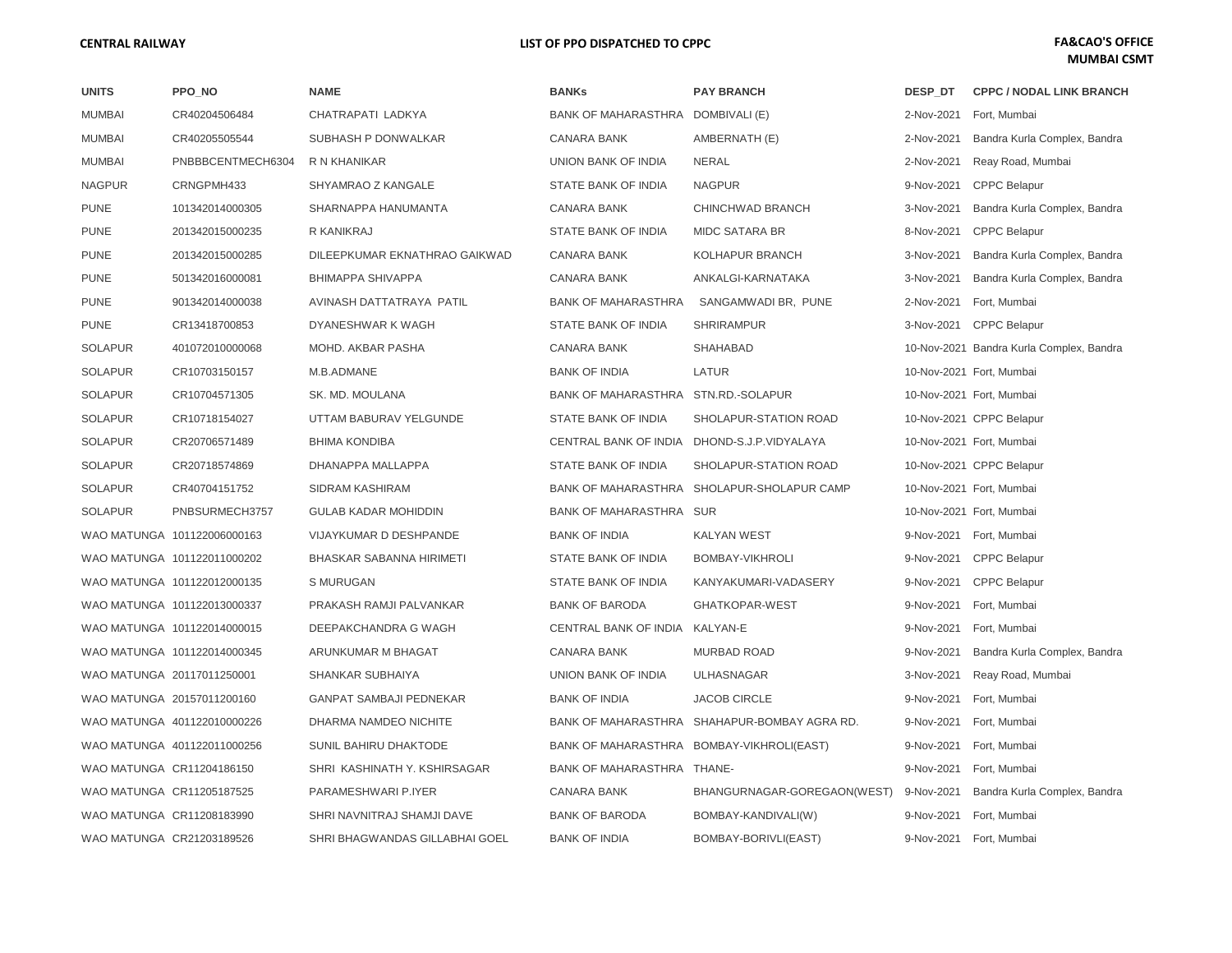## **MUMBAI CSMT**

| <b>UNITS</b>     | PPO NO                                       | <b>NAME</b>         | <b>BANKs</b>          | <b>PAY BRANCH</b>  | <b>DESP DT</b> | <b>CPPC / NODAL LINK BRANCH</b>         |
|------------------|----------------------------------------------|---------------------|-----------------------|--------------------|----------------|-----------------------------------------|
|                  | WAO MATUNGA PNBWMTNELECCR2693                | THARUMAL TANWARDAS  | <b>BANK OF BARODA</b> | ULHASNAGAR SEC 5   |                | 9-Nov-2021 Fort, Mumbai                 |
|                  | WAO MATUNGA PNBWMTNMECHCR1012 VISHNOO BABAJI |                     | CANARA BANK           | MUMBRA             | 9-Nov-2021     | Bandra Kurla Complex, Bandra            |
| <b>WAO PAREL</b> | CR11305195731                                | M A CHEMBURKAR      | CANARA BANK           | BOMBAY-PAREL       |                | 3-Nov-2021 Bandra Kurla Complex, Bandra |
| <b>WAO PAREL</b> | CR41388194599                                | K K MHATRE          | POST OFFICE           | <b>BHADS (013)</b> | 2-Nov-2021     | POST OFFICE                             |
| <b>WAO PAREL</b> | CRPRF404110132                               | KASHIRAM TONDWALKAR | POST OFFICE           | PAO BOMBAY         | 2-Nov-2021     | POST OFFICE                             |

#### **LIST OF ORIGINAL PPO DISPATCHED TO NODAL LINK BRANCH/CPPC**

|                            | HEADQUARTER 20217010100142 | <b>FRANCIS EVEREST LOBO</b>                                   | STATE BANK OF INDIA            | <b>VASAI</b>       | 1-Nov-2021 | <b>CPPC Belapur</b>          |
|----------------------------|----------------------------|---------------------------------------------------------------|--------------------------------|--------------------|------------|------------------------------|
| HEADQUARTER 20217010100143 |                            | <b>IMTIAZ MOHD HANIF KAZI</b>                                 | STATE BANK OF INDIA            | HIRANANDANI MUMBAI | 1-Nov-2021 | <b>CPPC Belapur</b>          |
|                            | HEADQUARTER 20217010100144 | KESHAVLAL U DAHREJA                                           | STATE BANK OF INDIA            | <b>KALYAN</b>      | 1-Nov-2021 | <b>CPPC Belapur</b>          |
| HEADQUARTER 20217010100145 |                            | PURUSHOTTAM DAS TIWARI                                        | STATE BANK OF INDIA            | <b>MANDAKINI</b>   | 1-Nov-2021 | <b>CPPC Belapur</b>          |
|                            | HEADQUARTER 20217010100146 | VINITA SANJAY PANSARE                                         | STATE BANK OF INDIA            | THANE              | 1-Nov-2021 | <b>CPPC Belapur</b>          |
| HEADQUARTER 20217010100147 |                            | NIRMAL KUMAR VERMA                                            | STATE BANK OF INDIA            | <b>FORT MARKET</b> | 1-Nov-2021 | <b>CPPC Belapur</b>          |
|                            | HEADQUARTER 20217010100148 | <b>MITRA VICTOR RAJAN</b>                                     | CANARA BANK                    | <b>BANGALORE</b>   | 1-Nov-2021 | Bandra Kurla Complex, Bandra |
| HEADQUARTER 20217010100149 |                            | MOTILAL LALSA CHOUDHARY                                       | PANJAB NATIONAL BANK BADLAPUR  |                    | 1-Nov-2021 | Bandra Kurla Complex, Bandra |
|                            | HEADQUARTER 20217010100150 | GEORGE KUNCHIPILO MANIKATHUPARMBIL PANJAB NATIONAL BANK THANE |                                |                    | 1-Nov-2021 | Bandra Kurla Complex, Bandra |
| HEADQUARTER 20217010100151 |                            | RAJIV KUNDLIK MANJARDEKAR                                     | PANJAB NATIONAL BANK BHANDUP   |                    | 1-Nov-2021 | Bandra Kurla Complex, Bandra |
| HEADQUARTER 20217012100018 |                            | <b>JIVU GORA RATHOD</b>                                       | STATE BANK OF INDIA            | <b>KALWA</b>       |            | 10-Nov-2021 CPPC Belapur     |
| HEADQUARTER 20217012100019 |                            | FELICIA ALOYSIUS ANTONY                                       | <b>BANK OF BARODA</b>          | <b>NERUL</b>       | 9-Nov-2021 | Fort, Mumbai                 |
| <b>MUMBAI</b>              | 20197010201505             | <b>GEETA VINOD GORIYA</b>                                     | BANK OF MAHARASTHRA MAHIM      |                    | 9-Nov-2021 | Fort, Mumbai                 |
| <b>MUMBAI</b>              | 20197010201507             | RAMDAS SHRIDHAR CHAVAN                                        | STATE BANK OF INDIA            | CHALISGAON         | 9-Nov-2021 | <b>CPPC Belapur</b>          |
| <b>MUMBAI</b>              | 20207010200106             | PARAMHANS RAMANGAD GIRI                                       | STATE BANK OF INDIA            | <b>BHANDUP</b>     | 2-Nov-2021 | <b>CPPC Belapur</b>          |
| <b>MUMBAI</b>              | 20207010201561             | SUBHASH SAKHAHARI DUTE                                        | <b>BANK OF BARODA</b>          | <b>NASHIK</b>      | 2-Nov-2021 | Fort, Mumbai                 |
| <b>MUMBAI</b>              | 20207010201575             | <b>DEVENDRA</b>                                               | STATE BANK OF INDIA            | <b>DEHU ROAD</b>   | 3-Nov-2021 | <b>CPPC Belapur</b>          |
| <b>MUMBAI</b>              | 20217010200184             | SHANTRAJ HANMANTA                                             | <b>BANK OF BARODA</b>          | <b>AMBERNATH</b>   | 1-Nov-2021 | Fort, Mumbai                 |
| <b>MUMBAI</b>              | 20217010201083             | KIRAN MADHUKAR MALPUTE                                        | BANK OF MAHARASTHRA PUNE       |                    | 1-Nov-2021 | Fort, Mumbai                 |
| <b>MUMBAI</b>              | 20217010201084             | <b>BHALCHANDRA PANDU BANGAR</b>                               | UNION BANK OF INDIA            | <b>KARJAT</b>      | 3-Nov-2021 | Reay Road, Mumbai            |
| <b>MUMBAI</b>              | 20217010201088             | HOMI JAL HIRJIBEDIN                                           | <b>BANK OF INDIA</b>           | YARI ROAD          | 3-Nov-2021 | Fort, Mumbai                 |
| <b>MUMBAI</b>              | 20217010201089             | PADOO SONOO GIRE                                              | BANK OF MAHARASTHRA NASHIK     |                    | 3-Nov-2021 | Fort, Mumbai                 |
| <b>MUMBAI</b>              | 20217010201090             | VISHNU KISAN VAKHARE                                          | BANK OF MAHARASTHRA THAKURDWAR |                    | 3-Nov-2021 | Fort, Mumbai                 |
| <b>MUMBAI</b>              | 20217010201091             | INDRAVADANAN KANNAN                                           | UNION BANK OF INDIA            | <b>SION</b>        | 3-Nov-2021 | Reay Road, Mumbai            |
| <b>MUMBAI</b>              | 20217010201092             | PRAKASH SHRIPAT SASANE                                        | STATE BANK OF INDIA            | <b>BADLAPUR</b>    | 2-Nov-2021 | <b>CPPC Belapur</b>          |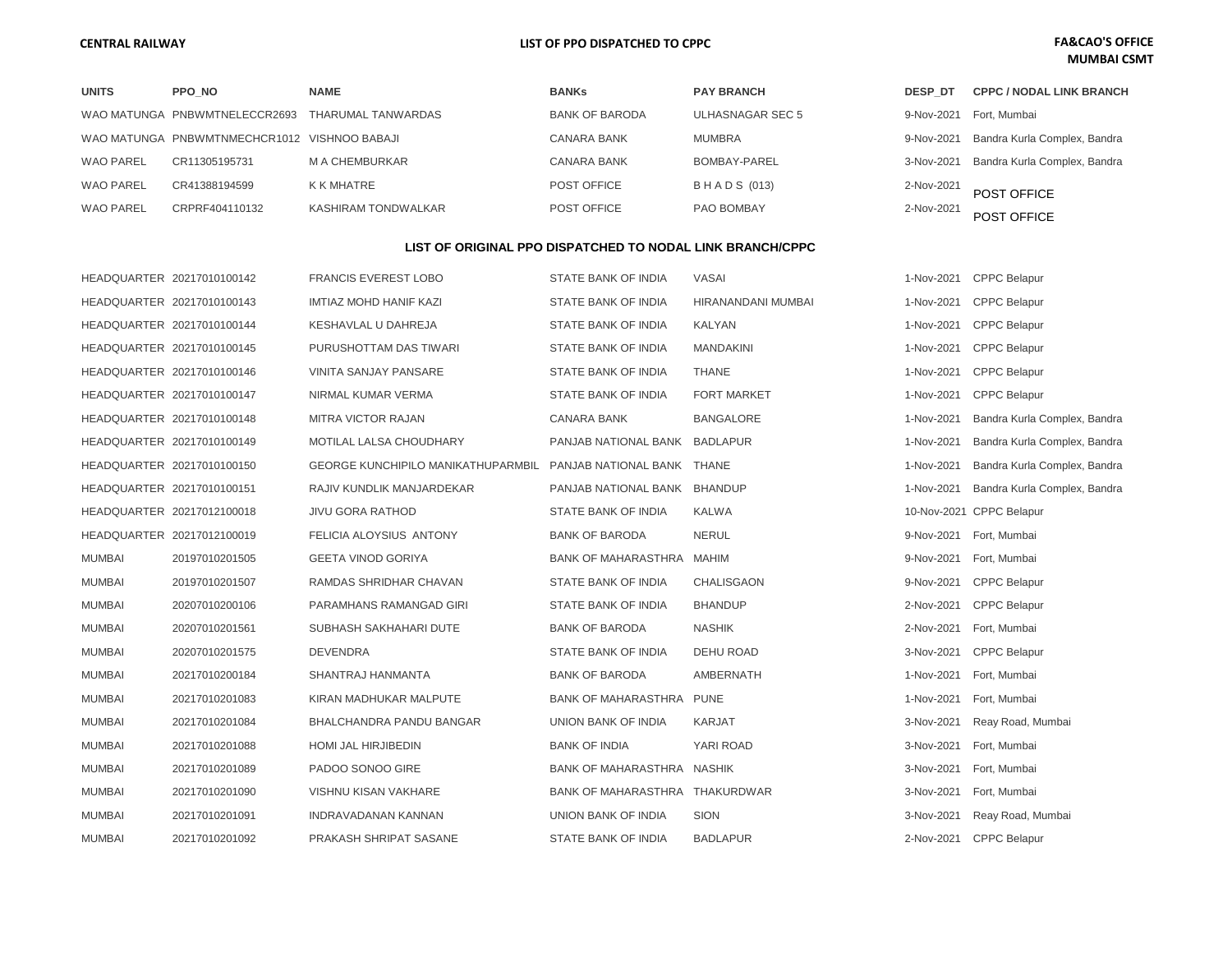| <b>UNITS</b>  | PPO NO         | <b>NAME</b>                       | <b>BANKs</b>                  | <b>PAY BRANCH</b>     | DESP DT    | <b>CPPC / NODAL LINK BRANCH</b> |
|---------------|----------------|-----------------------------------|-------------------------------|-----------------------|------------|---------------------------------|
| <b>MUMBAI</b> | 20217010201093 | KUMAVAT PRAVIN RAGHUNATH          | STATE BANK OF INDIA           | KALYAN                | 2-Nov-2021 | <b>CPPC Belapur</b>             |
| <b>MUMBAI</b> | 20217010201094 | <b>BALU APPA SARODE</b>           | BANK OF MAHARASTHRA AMBERNATH |                       | 3-Nov-2021 | Fort, Mumbai                    |
| <b>MUMBAI</b> | 20217010201095 | SUNIL VASUDEO RANE                | STATE BANK OF INDIA           | <b>MUMBAI CENTRAL</b> | 3-Nov-2021 | <b>CPPC Belapur</b>             |
| <b>MUMBAI</b> | 20217010201096 | SNEHLATA TRIPATHI                 | STATE BANK OF INDIA           | <b>DOMBIVLI</b>       | 3-Nov-2021 | <b>CPPC Belapur</b>             |
| <b>MUMBAI</b> | 20217010201097 | SHEKHAR BALOO GOSAVI              | BANK OF MAHARASTHRA PUNE      |                       | 3-Nov-2021 | Fort, Mumbai                    |
| <b>MUMBAI</b> | 20217010201098 | RAJU DHARMAJI SHINDE              | <b>CANARA BANK</b>            | KALYAN                | 3-Nov-2021 | Bandra Kurla Complex, Bandra    |
| <b>MUMBAI</b> | 20217010201099 | <b>VIJAY KUMAR DUBEY</b>          | STATE BANK OF INDIA           | KALYAN                | 3-Nov-2021 | <b>CPPC Belapur</b>             |
| <b>MUMBAI</b> | 20217010201100 | <b>BOJJA ANIL BASHATTI</b>        | PANJAB NATIONAL BANK KALYAN   |                       | 3-Nov-2021 | Bandra Kurla Complex, Bandra    |
| <b>MUMBAI</b> | 20217010201101 | OMPRAKASH RAMSWAROOP              | UNION BANK OF INDIA           | LALBAUG               | 3-Nov-2021 | Reay Road, Mumbai               |
| <b>MUMBAI</b> | 20217010201102 | SAMUEL JOHN GOKARE                | <b>CANARA BANK</b>            | KALYAN                | 3-Nov-2021 | Bandra Kurla Complex, Bandra    |
| <b>MUMBAI</b> | 20217010201103 | PRAKASH PREMANAND FATARPEKAR      | <b>BANK OF BARODA</b>         | SANTACRUZ             | 3-Nov-2021 | Fort, Mumbai                    |
| <b>MUMBAI</b> | 20217010201104 | VINAY KUMAR PURUSHOTHAMAN         | STATE BANK OF INDIA           | <b>CHEMBUR</b>        | 1-Nov-2021 | <b>CPPC Belapur</b>             |
| <b>MUMBAI</b> | 20217010201105 | RUPLAL DAULAT NAGLE               | PANJAB NATIONAL BANK          | AMLA                  | 3-Nov-2021 | Bandra Kurla Complex, Bandra    |
| <b>MUMBAI</b> | 20217010201106 | SUBHASH CHANDRA SING              | <b>BANK OF INDIA</b>          | <b>BITHA</b>          | 3-Nov-2021 | Fort, Mumbai                    |
| <b>MUMBAI</b> | 20217010201107 | <b>GHASIT MOHAMED SHAFI</b>       | STATE BANK OF INDIA           | RANADER               | 3-Nov-2021 | <b>CPPC Belapur</b>             |
| <b>MUMBAI</b> | 20217010201108 | <b>MOHD IBRAHIM</b>               | STATE BANK OF INDIA           | <b>BYCULLA</b>        | 3-Nov-2021 | <b>CPPC Belapur</b>             |
| <b>MUMBAI</b> | 20217010201109 | CHINDOO BUDHIA                    | <b>BANK OF MAHARASTHRA</b>    | NASHIK                | 3-Nov-2021 | Fort, Mumbai                    |
| <b>MUMBAI</b> | 20217010201110 | <b>JADHAV PRAKASH VITHAL</b>      | STATE BANK OF INDIA           | MAHARAL               | 2-Nov-2021 | <b>CPPC Belapur</b>             |
| <b>MUMBAI</b> | 20217010201111 | PARSHURAM GULAB VARMA             | STATE BANK OF INDIA           | <b>TITWALA</b>        | 3-Nov-2021 | <b>CPPC Belapur</b>             |
| <b>MUMBAI</b> | 20217010201112 | RAMASWAMY PERUMAL                 | STATE BANK OF INDIA           | <b>KALDUR</b>         | 3-Nov-2021 | <b>CPPC Belapur</b>             |
| <b>MUMBAI</b> | 20217010201113 | RAJAPPA BHIMSAPPA                 | <b>BANK OF INDIA</b>          | <b>BADLAPUR</b>       | 3-Nov-2021 | Fort, Mumbai                    |
| <b>MUMBAI</b> | 20217010201114 | ARVIND RAMCHANDRA HEBALKAR        | <b>CANARA BANK</b>            | KALYAN                | 3-Nov-2021 | Bandra Kurla Complex, Bandra    |
| <b>MUMBAI</b> | 20217010201115 | NIZAMUDDIN ABDUL RAHIM            | STATE BANK OF INDIA           | <b>KOPARKHAIRANE</b>  | 2-Nov-2021 | <b>CPPC Belapur</b>             |
| <b>MUMBAI</b> | 20217010201116 | CHINNADURAI KUPPAN                | CANARA BANK                   | VRIDHACHALAM          | 3-Nov-2021 | Bandra Kurla Complex, Bandra    |
| <b>MUMBAI</b> | 20217010201117 | HARI RAMCHANDRA                   | <b>BANK OF BARODA</b>         | <b>PUNE</b>           | 3-Nov-2021 | Fort, Mumbai                    |
| <b>MUMBAI</b> | 20217010201118 | VISHNU SAYAPPA BHONDWE            | <b>BANK OF BARODA</b>         | <b>NASHIK</b>         | 3-Nov-2021 | Fort, Mumbai                    |
| <b>MUMBAI</b> | 20217010201119 | HARISH KUMAR GADHWAL              | STATE BANK OF INDIA           | <b>MULUND</b>         | 3-Nov-2021 | <b>CPPC Belapur</b>             |
| <b>MUMBAI</b> | 20217010201120 | <b>SALVADOR DIAS</b>              | STATE BANK OF INDIA           | <b>KHANDEPAR</b>      | 3-Nov-2021 | <b>CPPC Belapur</b>             |
| <b>MUMBAI</b> | 20217010201121 | <b>SUNITA B PAWAR</b>             | <b>BANK OF INDIA</b>          | <b>VIDYAVIHAR</b>     | 3-Nov-2021 | Fort, Mumbai                    |
| <b>MUMBAI</b> | 20217010201122 | VIJAY NARAYAN PAGARE              | STATE BANK OF INDIA           | <b>KALWA</b>          | 3-Nov-2021 | <b>CPPC Belapur</b>             |
| <b>MUMBAI</b> | 20217010201123 | <b>BALIRAM HARICHANDRA SHIRKE</b> | BANK OF MAHARASTHRA THANE     |                       | 3-Nov-2021 | Fort, Mumbai                    |
| <b>MUMBAI</b> | 20217010201124 | <b>BALIRAM GOVIND</b>             | STATE BANK OF INDIA           | <b>KARJAT</b>         | 3-Nov-2021 | <b>CPPC Belapur</b>             |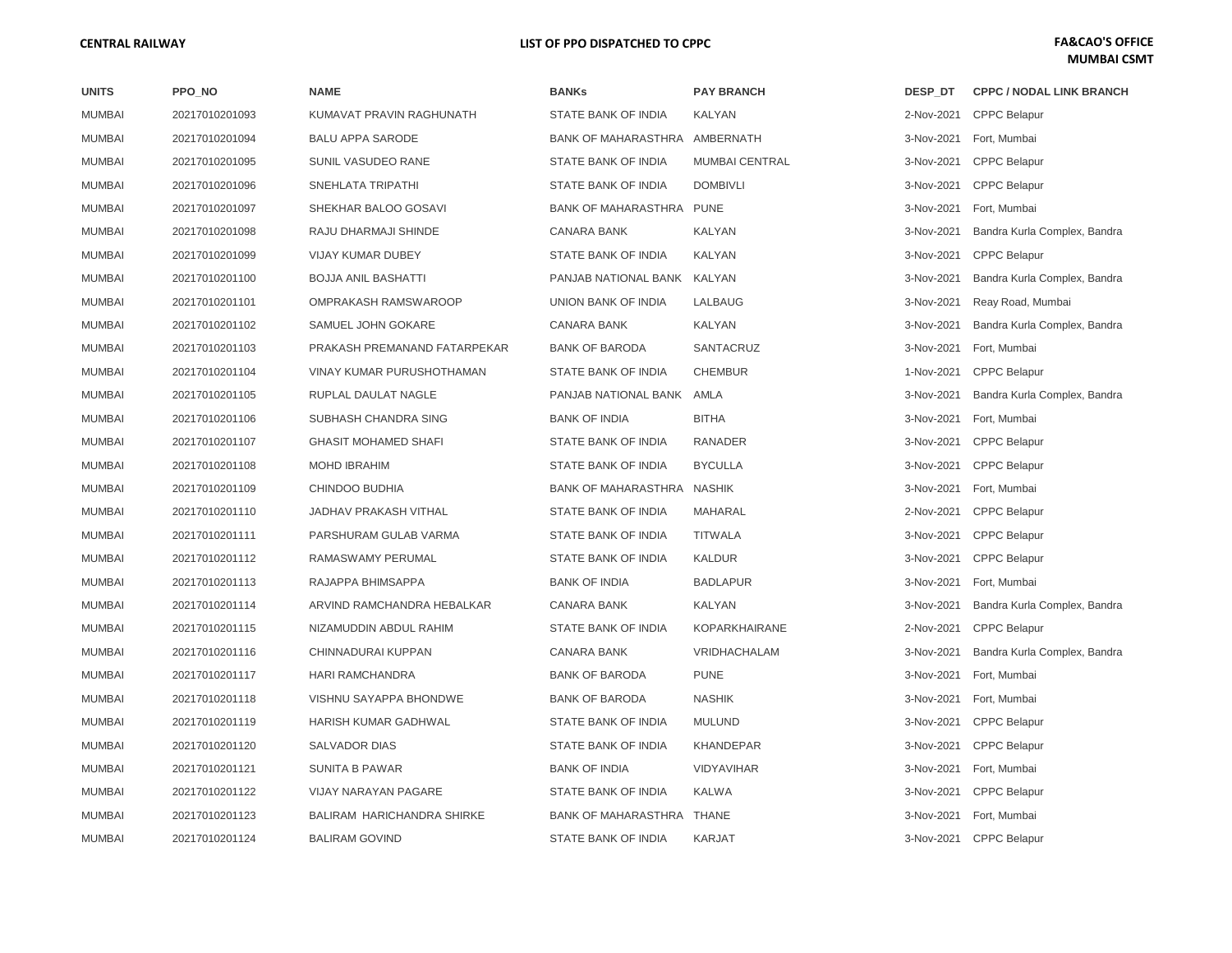| <b>UNITS</b>  | PPO NO         | <b>NAME</b>                       | <b>BANKs</b>                       | <b>PAY BRANCH</b>          | DESP DT    | <b>CPPC / NODAL LINK BRANCH</b> |
|---------------|----------------|-----------------------------------|------------------------------------|----------------------------|------------|---------------------------------|
| <b>MUMBAI</b> | 20217010201125 | APPASAHEB RAGHUNATH               | BANK OF MAHARASTHRA KURDWADI       |                            | 3-Nov-2021 | Fort, Mumbai                    |
| <b>MUMBAI</b> | 20217010201126 | AYYAMAL THANGARAJ                 | CENTRAL BANK OF INDIA SIRUMANGALAM |                            | 3-Nov-2021 | Fort, Mumbai                    |
| <b>MUMBAI</b> | 20217010201127 | YADHAVAN SRIRAMLU NAIDU           | UNION BANK OF INDIA                | <b>RANIPETH</b>            | 3-Nov-2021 | Reay Road, Mumbai               |
| <b>MUMBAI</b> | 20217010201128 | SANTOSH PREMCHAND                 | <b>BANK OF BARODA</b>              | <b>BHUSAWAL</b>            | 3-Nov-2021 | Fort, Mumbai                    |
| <b>MUMBAI</b> | 20217010201129 | CHINTAMAN MAHADU DONDE            | <b>BANK OF INDIA</b>               | WAKADPADA                  | 3-Nov-2021 | Fort, Mumbai                    |
| <b>MUMBAI</b> | 20217010201130 | <b>JASWANT SONELAL SINGH</b>      | STATE BANK OF INDIA                | KALYAN                     | 3-Nov-2021 | <b>CPPC Belapur</b>             |
| <b>MUMBAI</b> | 20217010201131 | ANIL KUMAR SHARMA                 | <b>CANARA BANK</b>                 | KALYAN                     | 3-Nov-2021 | Bandra Kurla Complex, Bandra    |
| <b>MUMBAI</b> | 20217010201132 | RAMESH ANANDA                     | BANK OF MAHARASTHRA ASANGAON       |                            | 3-Nov-2021 | Fort, Mumbai                    |
| <b>MUMBAI</b> | 20217010201133 | DILIP KRISHNA DHOTRE              | STATE BANK OF INDIA                | <b>VEER SARVARKAR MARG</b> | 3-Nov-2021 | <b>CPPC Belapur</b>             |
| <b>MUMBAI</b> | 20217010201134 | NEVILLE DARRYL SOLIS              | STATE BANK OF INDIA                | VALSAD                     | 3-Nov-2021 | <b>CPPC Belapur</b>             |
| <b>MUMBAI</b> | 20217010201135 | PRADIP GANPAT PEDNEKAR            | <b>CANARA BANK</b>                 | <b>DOMBIVLI</b>            | 3-Nov-2021 | Bandra Kurla Complex, Bandra    |
| <b>MUMBAI</b> | 20217010201136 | <b>TANAJI KACHROO</b>             | STATE BANK OF INDIA                | <b>IGATPURI</b>            | 3-Nov-2021 | <b>CPPC Belapur</b>             |
| <b>MUMBAI</b> | 20217010201137 | SHANTARAM TATOO THER              | <b>BANK OF INDIA</b>               | <b>KADAV</b>               | 3-Nov-2021 | Fort, Mumbai                    |
| <b>MUMBAI</b> | 20217010201139 | <b>BALAKRISHNAN SUBBIAH KONAR</b> | <b>CANARA BANK</b>                 | <b>KALYAN</b>              | 3-Nov-2021 | Bandra Kurla Complex, Bandra    |
| <b>MUMBAI</b> | 20217010201140 | RAJENDRA LAXMAN BHALERAO          | <b>CANARA BANK</b>                 | KALYAN                     | 3-Nov-2021 | Bandra Kurla Complex, Bandra    |
| <b>MUMBAI</b> | 20217010201141 | <b>BHIM RAMJAN SINGH</b>          | STATE BANK OF INDIA                | <b>TITWALA</b>             | 3-Nov-2021 | <b>CPPC Belapur</b>             |
| <b>MUMBAI</b> | 20217010201142 | RAMESH NARAYAN MOLESHRI           | <b>BANK OF MAHARASTHRA</b>         | <b>BYCULLA</b>             | 3-Nov-2021 | Fort, Mumbai                    |
| <b>MUMBAI</b> | 20217010201143 | S SUNDAR RAJ DEVID                | <b>INDIAN BANK</b>                 | <b>KALKKAD</b>             | 3-Nov-2021 | Fort, Mumbai                    |
| <b>MUMBAI</b> | 20217010201144 | <b>NIGAM SUNIL</b>                | <b>CANARA BANK</b>                 | KALYAN                     | 3-Nov-2021 | Bandra Kurla Complex, Bandra    |
| <b>MUMBAI</b> | 20217010201145 | <b>SUNIL LAXMAN</b>               | <b>BANK OF BARODA</b>              | <b>BADLAPUR</b>            | 3-Nov-2021 | Fort, Mumbai                    |
| <b>MUMBAI</b> | 20217010201146 | NATHOO GOMA                       | UNION BANK OF INDIA                | <b>NERAL</b>               | 3-Nov-2021 | Reay Road, Mumbai               |
| <b>MUMBAI</b> | 20217010201147 | VIJAY NARAYAN JOSHI               | CENTRAL BANK OF INDIA DOMBIVLI     |                            | 3-Nov-2021 | Fort, Mumbai                    |
| <b>MUMBAI</b> | 20217010201148 | <b>BABAN GOPAL</b>                | BANK OF MAHARASTHRA KARLA          |                            | 3-Nov-2021 | Fort, Mumbai                    |
| <b>MUMBAI</b> | 20217010201149 | HANMANTA SARNAPPA                 | UNION BANK OF INDIA                | <b>VIKHROLI</b>            | 3-Nov-2021 | Reay Road, Mumbai               |
| <b>MUMBAI</b> | 20217010201150 | ATMANARAYAN RAMNARESH CHAUBEY     | STATE BANK OF INDIA                | KALYAN                     | 3-Nov-2021 | <b>CPPC Belapur</b>             |
| <b>MUMBAI</b> | 20217010201151 | <b>VIJAY SHIVRAM GAWAS</b>        | CENTRAL BANK OF INDIA              | <b>BADLAPUR</b>            | 3-Nov-2021 | Fort, Mumbai                    |
| <b>MUMBAI</b> | 20217010201152 | <b>BOSCO AURELIANO SEQUEIRA</b>   | UNION BANK OF INDIA                | AMBERNATH                  | 3-Nov-2021 | Reay Road, Mumbai               |
| <b>MUMBAI</b> | 20217010201153 | S MAHALINGAM                      | UNION BANK OF INDIA                | <b>DOMBIVLI</b>            | 3-Nov-2021 | Reay Road, Mumbai               |
| <b>MUMBAI</b> | 20217010201154 | KASHINATH DHAWOO KHADKE           | STATE BANK OF INDIA                | <b>IGATPURI</b>            | 9-Nov-2021 | <b>CPPC Belapur</b>             |
| <b>MUMBAI</b> | 20217010201155 | KAISER AFZAL KHAN                 | STATE BANK OF INDIA                | <b>TITWALA</b>             | 3-Nov-2021 | <b>CPPC Belapur</b>             |
| <b>MUMBAI</b> | 20217010201157 | SAHEBRAO DAMODAR                  | BANK OF MAHARASTHRA NASHIK         |                            | 3-Nov-2021 | Fort, Mumbai                    |
| <b>NAGPUR</b> | 20167010601153 | SHARAD GANPAT                     | BANK OF MAHARASTHRA PADOLI         |                            |            | 9-Nov-2021 Fort, Mumbai         |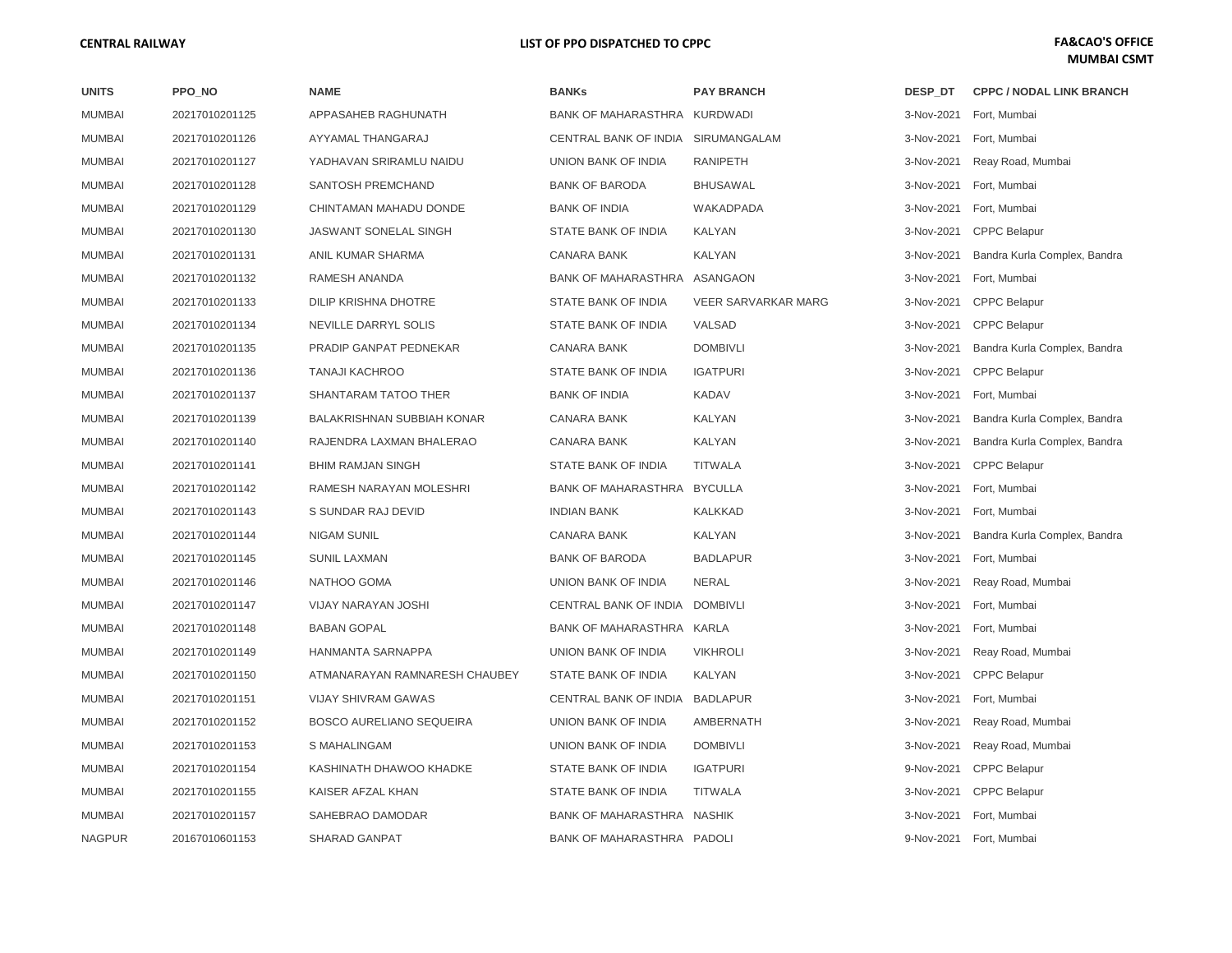| <b>UNITS</b>  | PPO NO         | <b>NAME</b>                    | <b>BANKs</b>                             | <b>PAY BRANCH</b>            | DESP DT    | <b>CPPC / NODAL LINK BRANCH</b> |
|---------------|----------------|--------------------------------|------------------------------------------|------------------------------|------------|---------------------------------|
| <b>NAGPUR</b> | 20197010600145 | <b>HOUSHLEPRASAD MOURYA</b>    | STATE BANK OF INDIA                      | <b>KINGSWAY</b>              | 9-Nov-2021 | <b>CPPC Belapur</b>             |
| <b>NAGPUR</b> | 20207010600441 | <b>UTTAM GANGALE</b>           | STATE BANK OF INDIA                      | <b>WARDHA</b>                |            | 9-Nov-2021 CPPC Belapur         |
| <b>NAGPUR</b> | 20217010600450 | SANGEETA M UCHITKAR            | STATE BANK OF INDIA                      | POWER GRID CAMPUS NAGPUR     | 9-Nov-2021 | <b>CPPC Belapur</b>             |
| <b>NAGPUR</b> | 20217010600451 | RAVINDRA KUMAR MURLIDHAR MOHOD | STATE BANK OF INDIA                      | <b>CONGRESS NAGAR NAGPUR</b> | 9-Nov-2021 | <b>CPPC Belapur</b>             |
| <b>NAGPUR</b> | 20217010600455 | CHIRKUT MAROTI                 | <b>BANK OF INDIA</b>                     | <b>BUTIBORI</b>              |            | 9-Nov-2021 Fort, Mumbai         |
| <b>NAGPUR</b> | 20217010600456 | SANJAY NARASANNA BORE          | CENTRAL BANK OF INDIA KALMESHWAR         |                              |            | 9-Nov-2021 Fort, Mumbai         |
| <b>NAGPUR</b> | 20217010600458 | UMAJI NIKHARE                  | STATE BANK OF INDIA                      | <b>VAISHALI NAGAR</b>        | 9-Nov-2021 | <b>CPPC Belapur</b>             |
| <b>NAGPUR</b> | 20217010600459 | ROHINI SUNIL GADDAM            | CENTRAL BANK OF INDIA DHANWATE N COLLEGE |                              | 9-Nov-2021 | Fort, Mumbai                    |
| <b>NAGPUR</b> | 20217010600460 | ANIL BALKRISHNA INJEWAR        | CENTRAL BANK OF INDIA ONKAR NAGAR        |                              | 9-Nov-2021 | Fort, Mumbai                    |
| <b>NAGPUR</b> | 20217010600461 | MAHESH RAMKRISHNA ONMALWAR     | <b>BANK OF INDIA</b>                     | <b>GODHANI</b>               | 9-Nov-2021 | Fort, Mumbai                    |
| <b>NAGPUR</b> | 20217010600462 | VASANTI MUKESH KELKAR          | CENTRAL BANK OF INDIA ONKAR NAGAR        |                              | 9-Nov-2021 | Fort, Mumbai                    |
| <b>NAGPUR</b> | 20217010600463 | KUWARLAL MAIKU                 | CENTRAL BANK OF INDIA BETUL              |                              |            | 9-Nov-2021 Fort, Mumbai         |
| <b>NAGPUR</b> | 20217010600464 | LAKHAN LAL GOLU                | STATE BANK OF INDIA                      | KOTHI BAZAR                  |            | 9-Nov-2021 CPPC Belapur         |
| <b>NAGPUR</b> | 20217010600465 | SANJAY DAULAT PATIL            | <b>BANK OF BARODA</b>                    | <b>MEDICAL SQUARE</b>        | 9-Nov-2021 | Fort, Mumbai                    |
| <b>NAGPUR</b> | 20217010600466 | DILIP MADHAORAO                | PANJAB NATIONAL BANK PRATAP NAGAR        |                              | 9-Nov-2021 | Bandra Kurla Complex, Bandra    |
| <b>NAGPUR</b> | 20217010600468 | SARASWATI SONANI               | BANK OF MAHARASTHRA BALLARSHA            |                              | 9-Nov-2021 | CPPC/NODAL LINK BRANCH          |
| <b>NAGPUR</b> | 20217010600469 | <b>BANDU YASHWANT MADAVI</b>   | BANK OF MAHARASTHRA BHADRAVATI           |                              | 9-Nov-2021 | Fort, Mumbai                    |
| <b>NAGPUR</b> | 20217010600470 | RAJU SITARAM NIMJE             | STATE BANK OF INDIA                      | <b>PULGAON</b>               | 9-Nov-2021 | <b>CPPC Belapur</b>             |
| <b>NAGPUR</b> | 20217010600472 | OMDEO LAXMAN GAWANDE           | STATE BANK OF INDIA                      | <b>MANISH NAGAR</b>          | 9-Nov-2021 | <b>CPPC Belapur</b>             |
| <b>NAGPUR</b> | 20217010600473 | PETER RAFEL                    | <b>BANK OF INDIA</b>                     | <b>NAGPUR</b>                | 9-Nov-2021 | Fort, Mumbai                    |
| <b>NAGPUR</b> | 20217010600474 | RAMESH KRISHNARAO              | UNION BANK OF INDIA                      | <b>HUDKESHWAR</b>            | 9-Nov-2021 | Reay Road, Mumbai               |
| <b>NAGPUR</b> | 20217010600475 | KALURAM DASHRATH               | CENTRAL BANK OF INDIA                    | BETULGANJ                    | 9-Nov-2021 | Fort, Mumbai                    |
| <b>NAGPUR</b> | 20217010600476 | <b>ARUN NARAYAN</b>            | STATE BANK OF INDIA                      | <b>KESLA</b>                 |            | 9-Nov-2021 CPPC Belapur         |
| <b>NAGPUR</b> | 20217010600477 | REKHA ADNIYAN UKEY             | <b>BANK OF MAHARASTHRA</b>               | NANDANVAN COLONY NAGPUR      | 9-Nov-2021 | Fort, Mumbai                    |
| <b>NAGPUR</b> | 20217010600478 | <b>LALCHAND NATHURAM</b>       | <b>BANK OF INDIA</b>                     | <b>VAISHALI NAGAR</b>        | 9-Nov-2021 | Fort, Mumbai                    |
| <b>NAGPUR</b> | 20217010600479 | BALKRISHNA RAMBHAU MAHAJAN     | STATE BANK OF INDIA                      | SURENDRA NAGAR               | 9-Nov-2021 | <b>CPPC Belapur</b>             |
| <b>NAGPUR</b> | 20217010600480 | <b>GANESH RAMBHAU GHATODE</b>  | STATE BANK OF INDIA                      | <b>CONGRESS NAGAR</b>        |            | 9-Nov-2021 CPPC Belapur         |
| <b>NAGPUR</b> | 20217010600481 | MEERABAI SITARAM               | PANJAB NATIONAL BANK BETUL MP            |                              | 9-Nov-2021 | Bandra Kurla Complex, Bandra    |
| <b>NAGPUR</b> | 20217010600482 | PUNIYA BIHARI                  | STATE BANK OF INDIA                      | <b>MULTAI</b>                | 9-Nov-2021 | <b>CPPC Belapur</b>             |
| <b>NAGPUR</b> | 20217010600483 | <b>BHIMRAO NATHOO</b>          | CENTRAL BANK OF INDIA MULTAI             |                              |            | 9-Nov-2021 Fort, Mumbai         |
| <b>NAGPUR</b> | 20217010600484 | <b>VIJAY NAKRA</b>             | <b>BANK OF INDIA</b>                     | <b>GODHANI</b>               | 9-Nov-2021 | Fort, Mumbai                    |
| <b>NAGPUR</b> | 20217010600485 | MORESHAVAR KAKDE               | UNION BANK OF INDIA                      | <b>WARDHA</b>                | 9-Nov-2021 | Reay Road, MumbaiF              |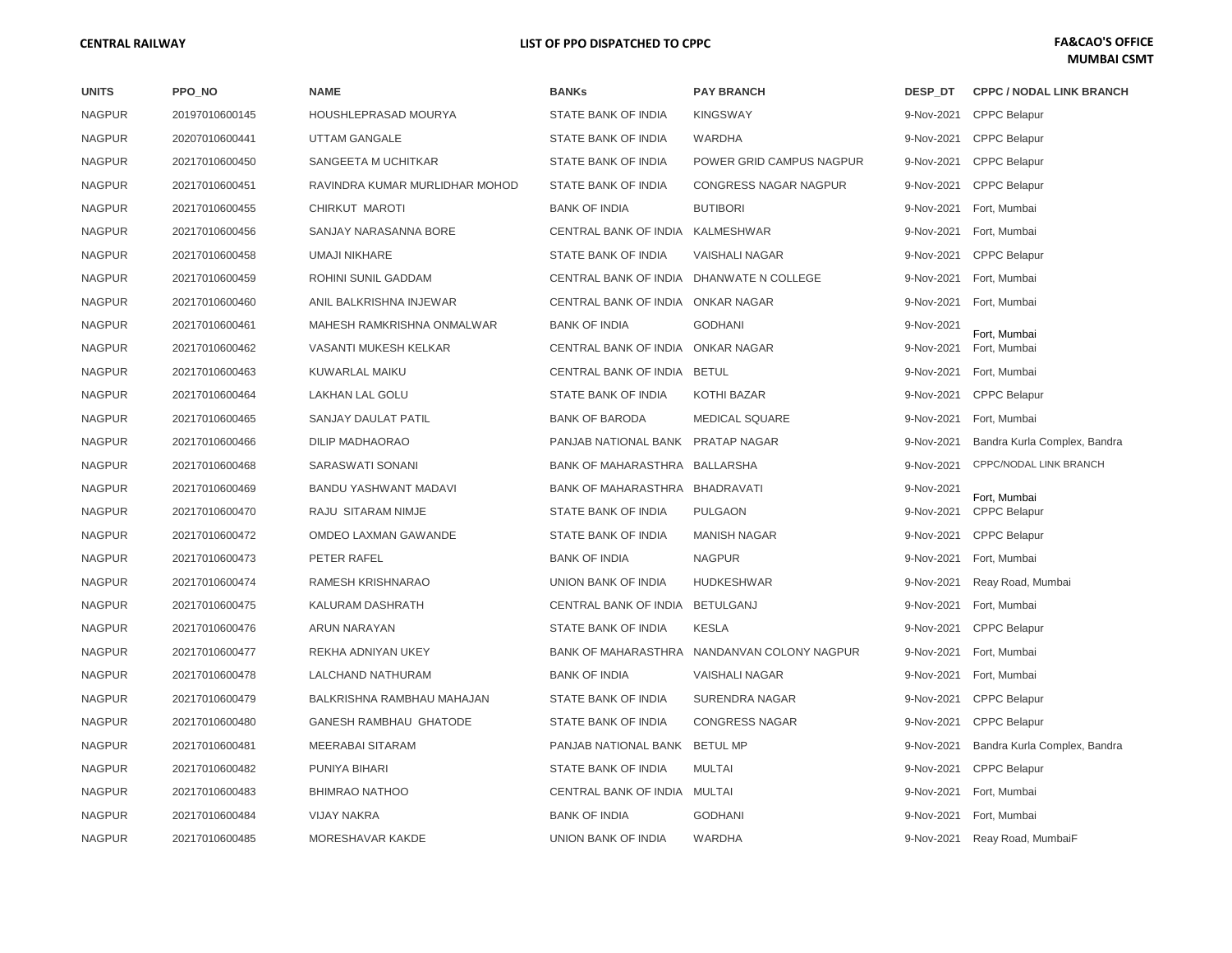| <b>UNITS</b>   | PPO NO         | <b>NAME</b>                   | <b>BANKs</b>                       | <b>PAY BRANCH</b>    | DESP DT    | <b>CPPC / NODAL LINK BRANCH</b> |
|----------------|----------------|-------------------------------|------------------------------------|----------------------|------------|---------------------------------|
| <b>NAGPUR</b>  | 20217010600486 | RAJENDRA CHITWAR              | <b>BANK OF INDIA</b>               | <b>NAGPUR</b>        | 9-Nov-2021 | Fort, Mumbai                    |
| <b>NAGPUR</b>  | 20217010600487 | R B FAITHFULWAR               | STATE BANK OF INDIA                | <b>MANKAPUR</b>      | 9-Nov-2021 | <b>CPPC Belapur</b>             |
| <b>NAGPUR</b>  | 20217010600488 | <b>MAHIPAL SING NEGI</b>      | STATE BANK OF INDIA                | <b>MANKAPUR</b>      | 9-Nov-2021 | <b>CPPC Belapur</b>             |
| <b>NAGPUR</b>  | 20217010600489 | SANJU DURI                    | STATE BANK OF INDIA                | KATOL                |            | 9-Nov-2021 CPPC Belapur         |
| <b>NAGPUR</b>  | 20217012500023 | SITARAM HARI LOKHANDE         | UNITED COMMERCIAL                  | <b>BHUSAWAL</b>      |            | 10-Nov-2021 Fort, Mumbai        |
| <b>NAGPUR</b>  | 20217012500024 | ANANDRAO DAWLOO SONARE        | <b>BANK</b><br>STATE BANK OF INDIA | <b>NAGPUR</b>        |            | 10-Nov-2021 CPPC Belapur        |
| <b>PUNE</b>    | 20187013400332 | SRINIVAS MARUTI KHANDWE       | STATE BANK OF INDIA                | <b>WAGHOLI</b>       |            | 2-Nov-2021 CPPC Belapur         |
| <b>PUNE</b>    | 20207013400336 | RAMAN KUMAR THAKUR            | STATE BANK OF INDIA                | <b>NEW DELHI</b>     |            | 2-Nov-2021 CPPC Belapur         |
| <b>PUNE</b>    | 20217013400239 | <b>VIJAY SHANKAR WAVIKAR</b>  | STATE BANK OF INDIA                | <b>PUNE</b>          |            | 2-Nov-2021 CPPC Belapur         |
| <b>PUNE</b>    | 20217013400241 | SHIVSHARAN S ARVATTU          | STATE BANK OF INDIA                | <b>MIRAJ</b>         | 2-Nov-2021 | <b>CPPC Belapur</b>             |
| <b>PUNE</b>    | 20217013400242 | HRISHIKESH RAMCHANDRA POTE    | UNION BANK OF INDIA                | <b>NIGDI</b>         | 2-Nov-2021 | Reay Road, Mumbai               |
| <b>PUNE</b>    | 20217013400243 | <b>KAILAS DIGAMBER MANE</b>   | STATE BANK OF INDIA                | <b>PUNE</b>          | 2-Nov-2021 | <b>CPPC Belapur</b>             |
| <b>PUNE</b>    | 20217013400244 | RAJENDRA KISAN BHARATE        | STATE BANK OF INDIA                | <b>KURDUWADI</b>     | 2-Nov-2021 | <b>CPPC Belapur</b>             |
| <b>PUNE</b>    | 20217013400246 | VIMAL SHANKAR PAWAR           | <b>BANK OF MAHARASTHRA</b>         | <b>PUNE</b>          | 2-Nov-2021 | fort, Mumbai                    |
| <b>PUNE</b>    | 20217013400247 | SUNITA VILAS KULKARNI         | STATE BANK OF INDIA                | <b>PUNE</b>          | 2-Nov-2021 | <b>CPPC Belapur</b>             |
| <b>PUNE</b>    | 20217013400248 | ANAND KRISHNA BHOSALE         | STATE BANK OF INDIA                | <b>PUNE</b>          | 2-Nov-2021 | <b>CPPC Belapur</b>             |
| <b>PUNE</b>    | 20217013400249 | SHARAD TUKARAM JADHAV         | UNION BANK OF INDIA                | <b>KIRKEE</b>        | 2-Nov-2021 | Reay Road, Mumbai               |
| <b>PUNE</b>    | 20217013400250 | ARUN SHAMJI BANSOD            | <b>BANK OF MAHARASTHRA</b>         | <b>PUNE</b>          | 2-Nov-2021 | fort, Mumbai                    |
| <b>PUNE</b>    | 20217013400251 | CHANDRAKANT RAGHUNATH JADHAV  | <b>BANK OF BARODA</b>              | <b>STATION ROAD</b>  |            | 2-Nov-2021 Fort, Mumbai         |
| <b>PUNE</b>    | 20217013400252 | LUCAS NAIGAUM ANTHONY         | STATE BANK OF INDIA                | <b>MIRAJ</b>         | 2-Nov-2021 | <b>CPPC Belapur</b>             |
| <b>PUNE</b>    | 20217013400253 | <b>BHANUDAS VISHRAM PATIL</b> | STATE BANK OF INDIA                | <b>PUNE</b>          | 2-Nov-2021 | <b>CPPC Belapur</b>             |
| <b>PUNE</b>    | 20217013400254 | SHANTARAM ARJUN SURWADE       | STATE BANK OF INDIA                | <b>PUNE</b>          | 2-Nov-2021 | <b>CPPC Belapur</b>             |
| <b>PUNE</b>    | 20217013400255 | RAVI MADHUSUDANRAO VAIDYA     | <b>BANK OF MAHARASTHRA</b>         | <b>PUNE</b>          | 2-Nov-2021 | fort, Mumbai                    |
| <b>PUNE</b>    | 20217013400256 | SHAKOOR ABDUL RAHMAN SHAIKH   | <b>BANK OF BARODA</b>              | <b>MIRAJ</b>         | 2-Nov-2021 | fort, Mumbai                    |
| <b>PUNE</b>    | 20217013400257 | VISHWAS DAVID KALEBAR         | <b>BANK OF INDIA</b>               | <b>KOREGAON PARK</b> | 2-Nov-2021 | Fort, Mumbai                    |
| <b>PUNE</b>    | 20217013400258 | SURYANARAYAN SHAMDHAR MISHRA  | STATE BANK OF INDIA                | <b>PUNE</b>          |            | 2-Nov-2021 CPPC Belapur         |
| <b>PUNE</b>    | 20217013400259 | JAGANNATH SHIDBA ZUNZURDE     | STATE BANK OF INDIA                | <b>MUNDHWA</b>       | 2-Nov-2021 | <b>CPPC Belapur</b>             |
| <b>PUNE</b>    | 20217013400260 | BHAJJULAL CHUNNILAL RAIKWAR   | <b>BANK OF BARODA</b>              | <b>STATION ROAD</b>  |            | 2-Nov-2021 fort, Mumbai         |
| <b>SOLAPUR</b> | 20217010700230 | MOHANLAL MACHINDRA            | STATE BANK OF INDIA                | <b>KURDWADI</b>      |            | 10-Nov-2021 CPPC Belapur        |
| <b>SOLAPUR</b> | 20217010700249 | D L KAMBLE                    | STATE BANK OF INDIA                | LATUR                |            | 10-Nov-2021 CPPC Belapur        |
| <b>SOLAPUR</b> | 20217010700251 | <b>NASAR MAHAMAD</b>          | <b>BANK OF MAHARASTHRA</b>         | YARD NEPTI           |            | 10-Nov-2021 Fort, Mumbai        |
| <b>SOLAPUR</b> | 20217010700252 | ABDULLATIF IBRAHIM SHAIKH     | STATE BANK OF INDIA                | <b>PANDHARPUR</b>    |            | 10-Nov-2021 CPPC Belapur        |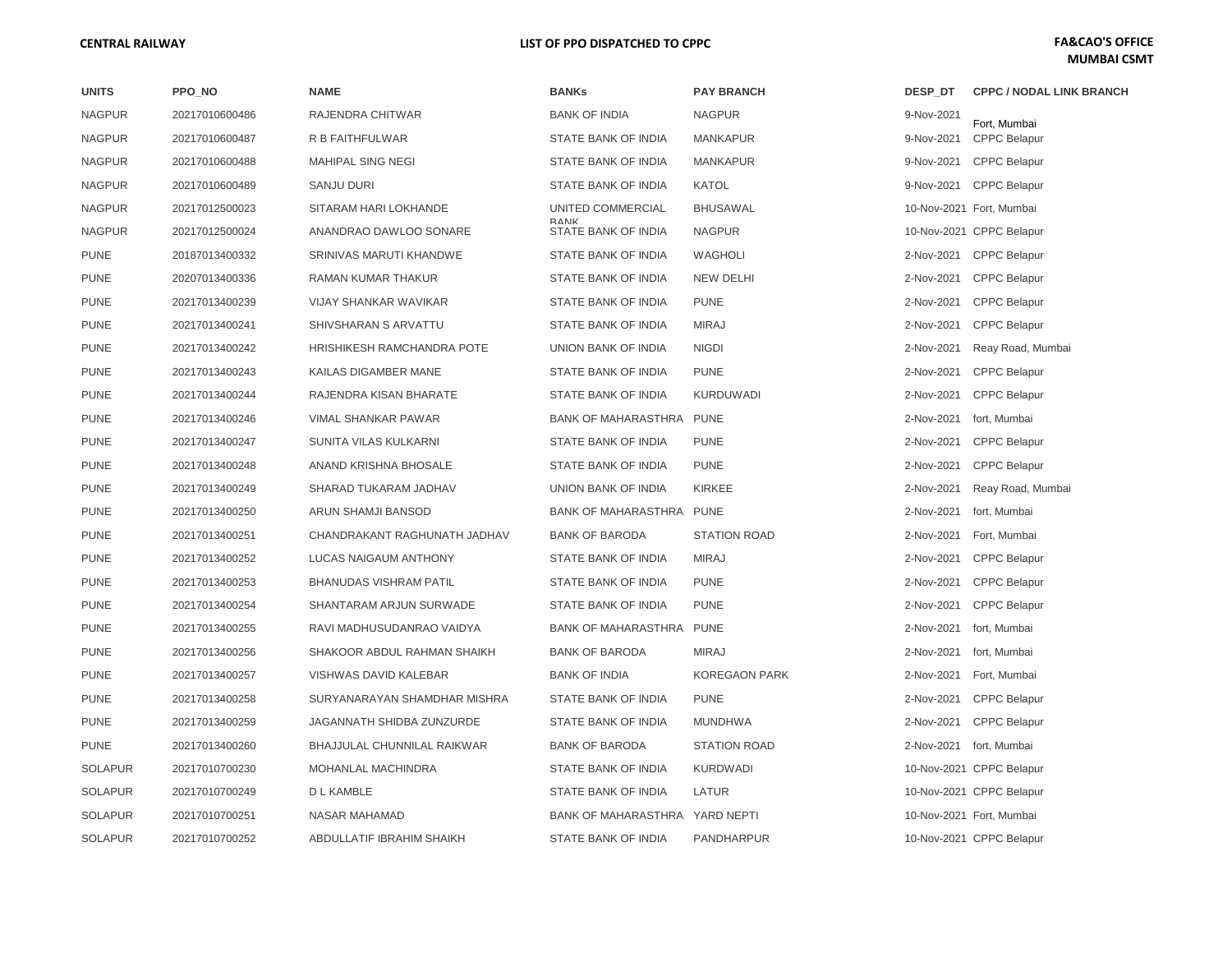| <b>UNITS</b>   | PPO_NO                     | <b>NAME</b>                  | <b>BANKs</b>               | <b>PAY BRANCH</b>      | DESP DT     | <b>CPPC / NODAL LINK BRANCH</b>         |
|----------------|----------------------------|------------------------------|----------------------------|------------------------|-------------|-----------------------------------------|
| <b>SOLAPUR</b> | 20217010700253             | AJAJMIYA MD SAB              | STATE BANK OF INDIA        | <b>GULBARGA</b>        |             | 10-Nov-2021 CPPC Belapur                |
| <b>SOLAPUR</b> | 20217010700254             | A S SHEMBADE                 | STATE BANK OF INDIA        | SANGLI                 |             | 10-Nov-2021 CPPC Belapur                |
| <b>SOLAPUR</b> | 20217010700255             | ANKUSH RAMCHANDRA            | STATE BANK OF INDIA        | WADI                   |             | 10-Nov-2021 CPPC Belapur                |
| <b>SOLAPUR</b> | 20217010700256             | NISHITH SHARAD RAVADE        | BANK OF MAHARASTHRA PUNE   |                        |             | 10-Nov-2021 Fort, Mumbai                |
| <b>SOLAPUR</b> | 20217010700257             | PUSHPA CHANDRAKANT SALVE     | BANK OF MAHARASTHRA SUR    |                        |             | 10-Nov-2021 Fort, Mumbai                |
| <b>SOLAPUR</b> | 20217010700258             | N MANOJ KUMAR                | UNION BANK OF INDIA        | <b>SUR</b>             |             | 10-Nov-2021 Reay Road, Mumbai           |
| <b>SOLAPUR</b> | 20217010700259             | RASHID MOHAMED ALI SHAIKH    | STATE BANK OF INDIA        | <b>PUNE</b>            |             | 10-Nov-2021 CPPC Belapur                |
| <b>SOLAPUR</b> | 20217010700261             | RAJDATTA RAMA                | STATE BANK OF INDIA        | PANDHARPUR             |             | 10-Nov-2021 CPPC Belapur                |
| <b>SOLAPUR</b> | 20217010700262             | D B KAWALE                   | <b>BANK OF BARODA</b>      | LATUR                  | 10-Nov-2021 | Fort, Mumbai                            |
| <b>SOLAPUR</b> | 20217010700263             | DATTATRAYA SHIVRAM           | STATE BANK OF INDIA        | <b>SHRIGAON</b>        |             | 10-Nov-2021 CPPC Belapur                |
| <b>SOLAPUR</b> | 20217010700264             | <b>VIJAYKUMAR</b>            | STATE BANK OF INDIA        | <b>SUR</b>             |             | 10-Nov-2021 CPPC Belapur                |
| <b>SOLAPUR</b> | 20217010700265             | KISHOR DHONDIBA              | <b>BANK OF MAHARASTHRA</b> | PUNTAMBA               |             | 10-Nov-2021 Fort, Mumbai                |
| <b>SOLAPUR</b> | 20217010700267             | <b>MARUTI NIVRUTI LONDHE</b> | <b>STATE BANK OF INDIA</b> | <b>KURDWADI</b>        |             | 10-Nov-2021 CPPC Belapur                |
| <b>SOLAPUR</b> | 20217010700268             | NAGNATH ANNA JAGTAP          | STATE BANK OF INDIA        | <b>SUR</b>             |             | 10-Nov-2021 CPPC Belapur                |
| <b>SOLAPUR</b> | 20217011300314             | GAIKWAD MAHADEO PRSLHAD      | <b>BANK OF INDIA</b>       | <b>KURDWADI</b>        |             | 10-Nov-2021 Fort, Mumbai                |
|                | WAO MATUNGA 20187011200041 | R K AGARWAL                  | STATE BANK OF INDIA        | KANJURMARG             |             | 10-Nov-2021 CPPC Belapur                |
|                | WAO MATUNGA 20197011200015 | <b>S PAUL RAJ</b>            | <b>INDIAN OVERSEAS</b>     | KALAKAD                |             | 10-Nov-2021 Fort, Mumbai                |
|                | WAO MATUNGA 20207011200509 | A V CHAUBE                   | <b>CANARA BANK</b>         | <b>ANDHERI WEST</b>    |             | 9-Nov-2021 Bandra Kurla Complex, Bandra |
|                | WAO MATUNGA 20217011200166 | <b>BALOO PANDURANG ADOLE</b> | <b>STATE BANK OF INDIA</b> | <b>GHOTI</b>           |             | 10-Nov-2021 CPPC Belapur                |
|                | WAO MATUNGA 20217011200405 | JOHN ALEX ANTHONEY           | <b>BANK OF BARODA</b>      | <b>THANE</b>           |             | 8-Nov-2021 Fort, Mumbai                 |
|                | WAO MATUNGA 20217011200406 | <b>JAGANNATH S DOSHETTY</b>  | <b>CANARA BANK</b>         | <b>NERALUR</b>         | 2-Nov-2021  | Bandra Kurla Complex, Bandra            |
|                | WAO MATUNGA 20217011200407 | ARVIND RAMCHANDRA BHOINKAR   | STATE BANK OF INDIA        | KONKAN BHAVAN          |             | 3-Nov-2021 CPPC Belapur                 |
|                | WAO MATUNGA 20217011200408 | DAYAL T BIJLANI              | <b>INDIAN OVERSEAS</b>     | <b>ULHASNAGAR</b>      | 3-Nov-2021  | Fort, Mumbai                            |
|                | WAO MATUNGA 20217011200409 | SUBHASH V DHANAVADE          | <b>CANARA BANK</b>         | KALYAN                 | 2-Nov-2021  | Bandra Kurla Complex, Bandra            |
|                | WAO MATUNGA 20217011200410 | <b>FRANCIS D MELLO</b>       | <b>BANK OF BARODA</b>      | <b>KURLA</b>           | 3-Nov-2021  | Fort, Mumbai                            |
|                | WAO MATUNGA 20217011200411 | RAM S SAWARDEKAR             | STATE BANK OF INDIA        | <b>GHODBUNDER ROAD</b> |             | 3-Nov-2021 CPPC Belapur                 |
|                | WAO MATUNGA 20217011200412 | N KRISHNA MOORTHY            | <b>CANARA BANK</b>         | <b>MATUNGA</b>         | 3-Nov-2021  | Bandra Kurla Complex, Bandra            |
|                | WAO MATUNGA 20217011200413 | MANOHAR DHONDU MAHADIK       | <b>BANK OF INDIA</b>       | <b>DOMBIVLI</b>        | 3-Nov-2021  | Fort, Mumbai                            |
|                | WAO MATUNGA 20217011200414 | VIJAY M DEVLEKAR             | STATE BANK OF INDIA        | <b>NAVGHAR</b>         | 3-Nov-2021  | <b>CPPC Belapur</b>                     |
|                | WAO MATUNGA 20217011200415 | DASHRATH T SUTAR             | <b>CANARA BANK</b>         | <b>AOROLI</b>          | 3-Nov-2021  | Bandra Kurla Complex, Bandra            |
|                | WAO MATUNGA 20217011200416 | CHHOTELAL K BHAWARE          | CANARA BANK                | KALYAN                 | 3-Nov-2021  | Bandra Kurla Complex, Bandra            |
|                | WAO MATUNGA 20217011200417 | PRAKASH S DHAKORKAR          | UNION BANK OF INDIA        | <b>BORIVALI</b>        | 3-Nov-2021  | Reay Road, Mumbai                       |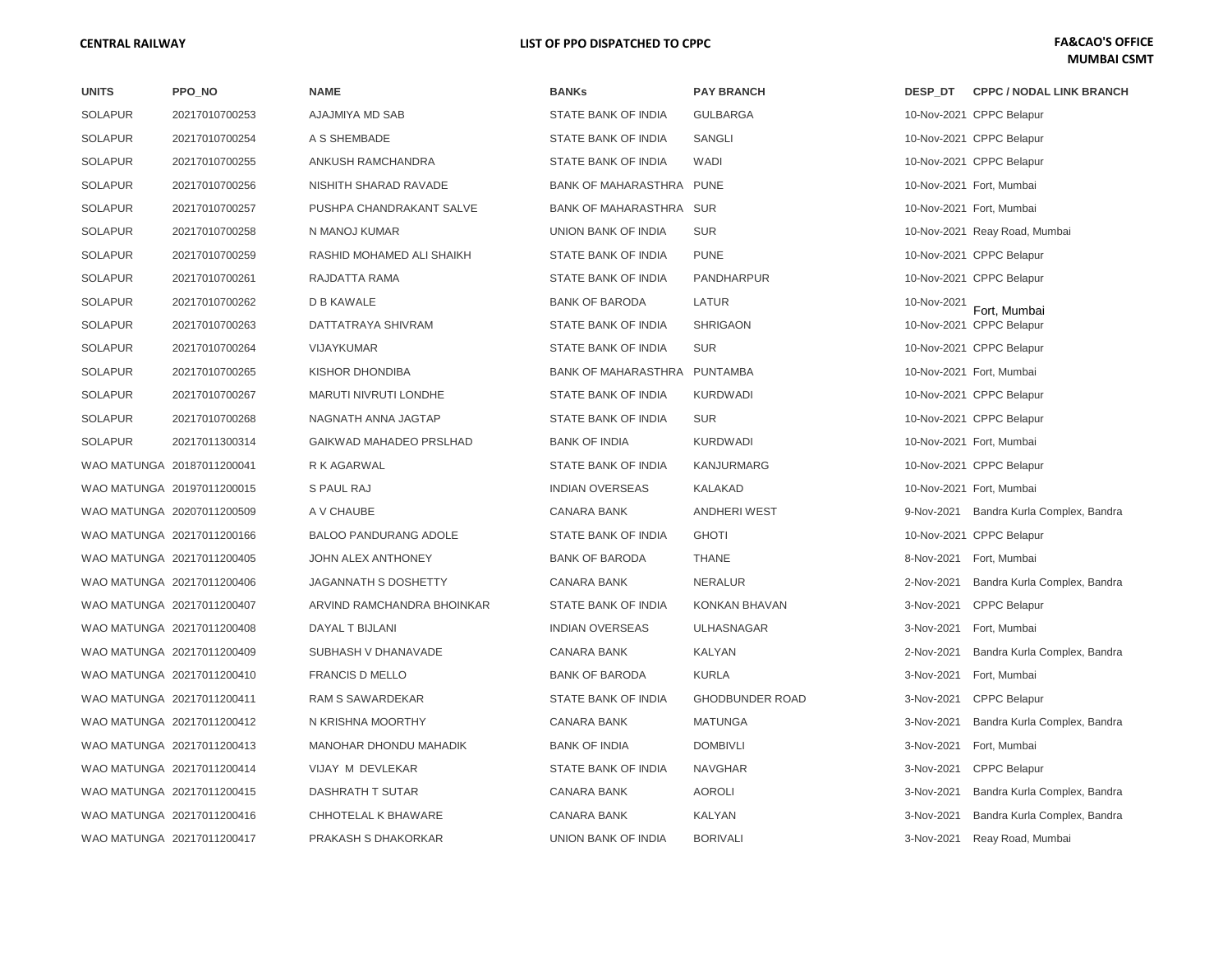| <b>UNITS</b>     | PPO_NO                     |
|------------------|----------------------------|
|                  | WAO MATUNGA 20217011200418 |
|                  | WAO MATUNGA 20217011200419 |
|                  | WAO MATUNGA 20217011200420 |
|                  | WAO MATUNGA 20217011200421 |
|                  | WAO MATUNGA 20217011200422 |
|                  | WAO MATUNGA 20217011200423 |
|                  | WAO MATUNGA 20217011200424 |
|                  | WAO MATUNGA 20217011200425 |
|                  | WAO MATUNGA 20217011200426 |
|                  | WAO MATUNGA 20217011200427 |
|                  | WAO MATUNGA 20217011200428 |
|                  | WAO MATUNGA 20217011200429 |
|                  | WAO MATUNGA 20217011200430 |
|                  | WAO MATUNGA 20217011200431 |
|                  | WAO MATUNGA 20217011200432 |
|                  | WAO MATUNGA 20217011200433 |
|                  | WAO MATUNGA 20217011200434 |
|                  | WAO MATUNGA 20217011200435 |
|                  | WAO MATUNGA 20217011200436 |
|                  | WAO MATUNGA 20217011200437 |
|                  | WAO MATUNGA 20217011200438 |
|                  | WAO MATUNGA 20217011200439 |
| WAO PAREL        | 20167011301027             |
| <b>WAO PAREL</b> | 20217011300297             |
| <b>WAO PAREL</b> | 20217011300298             |
| <b>WAO PAREL</b> | 20217011300299             |
| <b>WAO PAREL</b> | 20217011300300             |
| <b>WAO PAREL</b> | 20217011300301             |
| <b>WAO PAREL</b> | 20217011300302             |
| <b>WAO PAREL</b> | 20217011300303             |
| <b>WAO PAREL</b> | 20217011300304             |
| <b>WAO PAREL</b> | 20217011300305             |

| <b>NAME</b>                        |
|------------------------------------|
| GNACIAN JOSEPH MASCAENHAS          |
| TUKARAM MANIK KOLI                 |
| RAMESHCHANDRA RAGHUNATH SAHU       |
| GAUTAM NARAYAN GAIKWAD             |
| ANAND MARKA                        |
| JOGINDRA MARKAND GOUDA             |
| RAVINDRA RAMAKANT VARTAK           |
| ANNE J D SOUZA                     |
| RAJU NARAYAN KATRAP                |
| ATAULLA ABDUL KARIM                |
| <b>VILAS VASANT SAWANT</b>         |
| <b>VIJAY RAMA GADE</b>             |
| <b>MARSHAL SELESTINE RODRIGUES</b> |
| RUDOLF ROCKY ALVARES               |
| RAVIKUMAR YESHAPPA                 |
| ANIL BHIKU PARDALE                 |
| RAMESH GOVIND KADAM                |
| SATYAPRAKASH G JOSHI               |
| JAGANNATH WAMAN GAIKWAD            |
| SADHANA A NANGARE                  |
| SHARADA SHRAWAN CHOUDHARY          |
| KIRAN GOVIND MEHER                 |
| SOLOMAN SATYAVIJAY PAWAR           |
| ARUN BHOLANATH PARKAR              |
| SELVARAJ PERIYAN                   |
| SUDHIR TUKARAM BHRKARE             |
| SURESH JAGANNATH THAKUR            |
| FAZLUR REHMAN MOHIDDIN KHWAJA      |
| LAXMAN DATTU AHER                  |
| VARGHESE ANTHONY JONES             |
| RAJENDRA GOVINDRAI PADIYAR         |
| <b>VINODKUMAR G PATEL</b>          |

| UNITS            | PPO_NO                     | <b>NAME</b>                   | <b>BANKs</b>                   | <b>PAY BRANCH</b>       | DESP DT    | <b>CPPC / NODAL LINK BRANCH</b>          |
|------------------|----------------------------|-------------------------------|--------------------------------|-------------------------|------------|------------------------------------------|
|                  | WAO MATUNGA 20217011200418 | IGNACIAN JOSEPH MASCAENHAS    | <b>CANARA BANK</b>             | <b>MATUNGA</b>          | 2-Nov-2021 | Bandra Kurla Complex, Bandra             |
|                  | WAO MATUNGA 20217011200419 | TUKARAM MANIK KOLI            | CENTRAL BANK OF INDIA BADLAPUR |                         | 3-Nov-2021 | Fort, Mumbai                             |
|                  | WAO MATUNGA 20217011200420 | RAMESHCHANDRA RAGHUNATH SAHU  | <b>BANK OF BARODA</b>          | KALYAN                  | 3-Nov-2021 | Fort, Mumbai                             |
|                  | WAO MATUNGA 20217011200421 | GAUTAM NARAYAN GAIKWAD        | <b>BANK OF BARODA</b>          | <b>BADLAPUR</b>         | 3-Nov-2021 | Fort, Mumbai                             |
|                  | WAO MATUNGA 20217011200422 | ANAND MARKA                   | <b>CANARA BANK</b>             | <b>MATUNGA</b>          | 2-Nov-2021 | Bandra Kurla Complex, Bandra             |
|                  | WAO MATUNGA 20217011200423 | JOGINDRA MARKAND GOUDA        | STATE BANK OF INDIA            | PANTNAGAR GHATKOPAR     | 3-Nov-2021 | <b>CPPC Belapur</b>                      |
|                  | WAO MATUNGA 20217011200424 | RAVINDRA RAMAKANT VARTAK      | <b>CANARA BANK</b>             | <b>MATUNGA</b>          | 2-Nov-2021 | Bandra Kurla Complex, Bandra             |
|                  | WAO MATUNGA 20217011200425 | ANNE J D SOUZA                | STATE BANK OF INDIA            | MIRA BHAYANDER          | 3-Nov-2021 | <b>CPPC Belapur</b>                      |
|                  | WAO MATUNGA 20217011200426 | RAJU NARAYAN KATRAP           | STATE BANK OF INDIA            | KALYAN                  | 3-Nov-2021 | <b>CPPC Belapur</b>                      |
|                  | WAO MATUNGA 20217011200427 | ATAULLA ABDUL KARIM           | <b>BANK OF BARODA</b>          | <b>INDIAN OIL NAGAR</b> | 3-Nov-2021 | Fort, Mumbai                             |
|                  | WAO MATUNGA 20217011200428 | <b>VILAS VASANT SAWANT</b>    | CENTRAL BANK OF INDIA DOMBIVLI |                         | 3-Nov-2021 | Fort, Mumbai                             |
|                  | WAO MATUNGA 20217011200429 | <b>VIJAY RAMA GADE</b>        | BANK OF MAHARASTHRA NASHIK     |                         | 3-Nov-2021 | Fort, Mumbai                             |
|                  | WAO MATUNGA 20217011200430 | MARSHAL SELESTINE RODRIGUES   | STATE BANK OF INDIA            | <b>NAVGHAR</b>          | 3-Nov-2021 | <b>CPPC Belapur</b>                      |
|                  | WAO MATUNGA 20217011200431 | RUDOLF ROCKY ALVARES          | <b>BANK OF INDIA</b>           | <b>PANCHPAKHADI</b>     | 3-Nov-2021 | Fort, Mumbai                             |
|                  | WAO MATUNGA 20217011200432 | RAVIKUMAR YESHAPPA            | <b>CANARA BANK</b>             | <b>MATUNGA</b>          | 3-Nov-2021 | Bandra Kurla Complex, Bandra             |
|                  | WAO MATUNGA 20217011200433 | ANIL BHIKU PARDALE            | <b>BANK OF INDIA</b>           | <b>THANE</b>            | 3-Nov-2021 | Fort, Mumbai                             |
|                  | WAO MATUNGA 20217011200434 | RAMESH GOVIND KADAM           | STATE BANK OF INDIA            | Louiswadi Thane         | 3-Nov-2021 | <b>CPPC Belapur</b>                      |
|                  | WAO MATUNGA 20217011200435 | SATYAPRAKASH G JOSHI          | STATE BANK OF INDIA            | <b>KALBADEVI</b>        | 3-Nov-2021 | <b>CPPC Belapur</b>                      |
|                  | WAO MATUNGA 20217011200436 | JAGANNATH WAMAN GAIKWAD       | <b>BANK OF INDIA</b>           | WAI                     | 3-Nov-2021 | Fort, Mumbai                             |
|                  | WAO MATUNGA 20217011200437 | SADHANA A NANGARE             | STATE BANK OF INDIA            | KALYAN                  | 3-Nov-2021 | <b>CPPC Belapur</b>                      |
|                  | WAO MATUNGA 20217011200438 | SHARADA SHRAWAN CHOUDHARY     | BANK OF MAHARASTHRA THAKURLI   |                         | 3-Nov-2021 | Fort, Mumbai                             |
|                  | WAO MATUNGA 20217011200439 | KIRAN GOVIND MEHER            | <b>CANARA BANK</b>             | VASAI                   |            | 10-Nov-2021 Bandra Kurla Complex, Bandra |
| <b>WAO PAREL</b> | 20167011301027             | SOLOMAN SATYAVIJAY PAWAR      | <b>BANK OF INDIA</b>           | <b>DOMBIVALI EAST</b>   | 1-Nov-2021 | Fort, Mumbai                             |
| WAO PAREL        | 20217011300297             | ARUN BHOLANATH PARKAR         | STATE BANK OF INDIA            | PRABHADEVI              | 3-Nov-2021 | <b>CPPC Belapur</b>                      |
| <b>WAO PAREL</b> | 20217011300298             | SELVARAJ PERIYAN              | CENTRAL BANK OF INDIA          | SIRUMANGALAM            | 3-Nov-2021 | Fort, Mumbai                             |
| WAO PAREL        | 20217011300299             | SUDHIR TUKARAM BHRKARE        | BANK OF MAHARASTHRA BYCULLA    |                         | 3-Nov-2021 | Fort, Mumbai                             |
| <b>WAO PAREL</b> | 20217011300300             | SURESH JAGANNATH THAKUR       | BANK OF MAHARASTHRA BYCULLA    |                         | 3-Nov-2021 | Fort, Mumbai                             |
| WAO PAREL        | 20217011300301             | FAZLUR REHMAN MOHIDDIN KHWAJA | <b>BANK OF BARODA</b>          | ORLEM                   | 3-Nov-2021 | Fort, Mumbai                             |
| <b>WAO PAREL</b> | 20217011300302             | LAXMAN DATTU AHER             | <b>BANK OF BARODA</b>          | LONAVALA                | 3-Nov-2021 | Fort, Mumbai                             |
| WAO PAREL        | 20217011300303             | VARGHESE ANTHONY JONES        | UNION BANK OF INDIA            | <b>GOREGAON</b>         | 3-Nov-2021 | Reay Road, Mumbai                        |
| <b>WAO PAREL</b> | 20217011300304             | RAJENDRA GOVINDRAI PADIYAR    | STATE BANK OF INDIA            | KALYAN                  | 3-Nov-2021 | <b>CPPC Belapur</b>                      |
| WAO PAREL        | 20217011300305             | <b>VINODKUMAR G PATEL</b>     | <b>BANK OF INDIA</b>           | <b>PARDI</b>            |            | 3-Nov-2021 Fort, Mumbai                  |

| DESP DT    | <b>CPPC / NODAL LINK BRANCH</b>          |
|------------|------------------------------------------|
| 2-Nov-2021 | Bandra Kurla Complex, Bandra             |
| 3-Nov-2021 | Fort, Mumbai                             |
| 3-Nov-2021 | Fort, Mumbai                             |
| 3-Nov-2021 | Fort. Mumbai                             |
| 2-Nov-2021 | Bandra Kurla Complex, Bandra             |
| 3-Nov-2021 | <b>CPPC Belapur</b>                      |
| 2-Nov-2021 | Bandra Kurla Complex, Bandra             |
| 3-Nov-2021 | <b>CPPC Belapur</b>                      |
| 3-Nov-2021 | <b>CPPC Belapur</b>                      |
| 3-Nov-2021 | Fort, Mumbai                             |
| 3-Nov-2021 | Fort, Mumbai                             |
| 3-Nov-2021 | Fort, Mumbai                             |
| 3-Nov-2021 | <b>CPPC Belapur</b>                      |
| 3-Nov-2021 | Fort, Mumbai                             |
| 3-Nov-2021 | Bandra Kurla Complex, Bandra             |
| 3-Nov-2021 | Fort, Mumbai                             |
| 3-Nov-2021 | <b>CPPC Belapur</b>                      |
| 3-Nov-2021 | <b>CPPC Belapur</b>                      |
| 3-Nov-2021 | Fort, Mumbai                             |
| 3-Nov-2021 | <b>CPPC Belapur</b>                      |
| 3-Nov-2021 | Fort, Mumbai                             |
|            | 10-Nov-2021 Bandra Kurla Complex, Bandra |
| 1-Nov-2021 | Fort, Mumbai                             |
| 3-Nov-2021 | <b>CPPC Belapur</b>                      |
| 3-Nov-2021 | Fort, Mumbai                             |
| 3-Nov-2021 | Fort, Mumbai                             |
| 3-Nov-2021 | Fort, Mumbai                             |
| 3-Nov-2021 | Fort, Mumbai                             |
| 3-Nov-2021 | Fort, Mumbai                             |
| 3-Nov-2021 | Reay Road, Mumbai                        |
| 3-Nov-2021 | <b>CPPC Belapur</b>                      |
| 3-Nov-2021 | Fort, Mumbai                             |